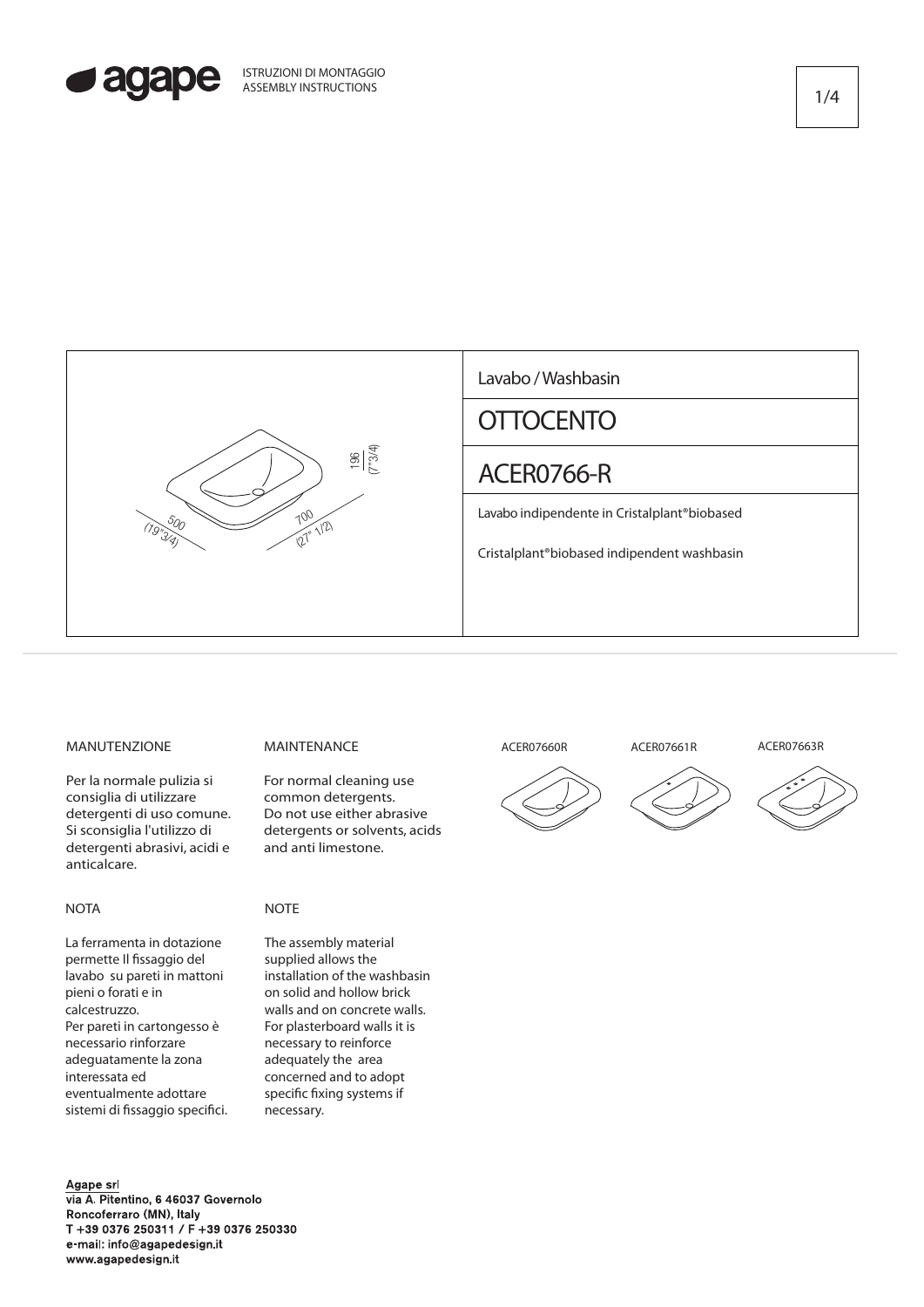

ISTRUZIONI DI MONTAGGIO ASSEMBLY INSTRUCTIONS

| COD.<br><b>VERS</b> | ACER0766-R - OTTOCENTO |       |                 |  |
|---------------------|------------------------|-------|-----------------|--|
|                     |                        |       |                 |  |
|                     |                        | 10104 | 20141209/2 - SV |  |

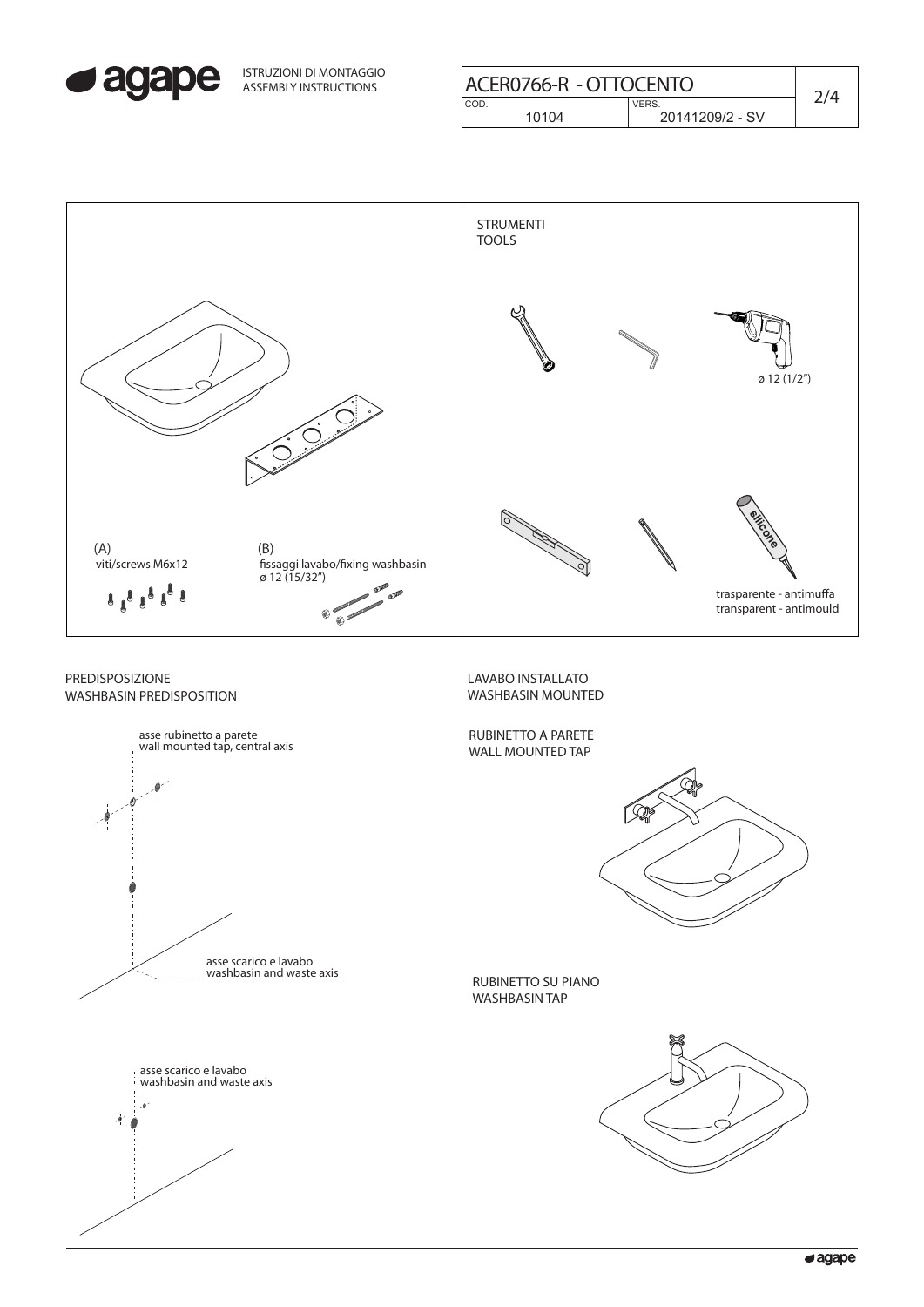

 $3/4$